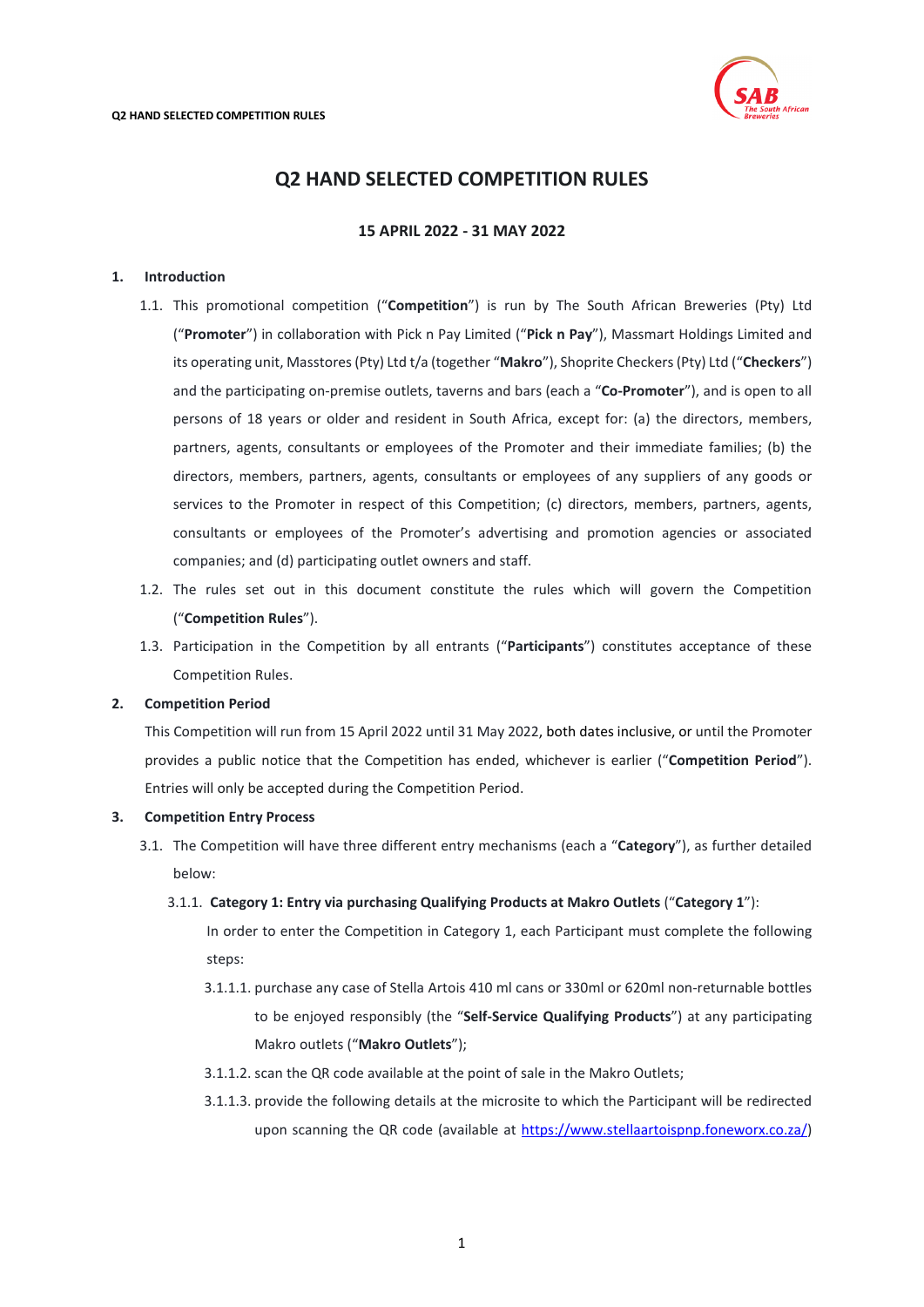

(the "**Promoter's Site**"): (i) name and surname; (ii) contact details; and (iii) confirmation that the Participant is 18 years or older; and

- 3.1.1.4. attach and/or upload a picture of their till slip in the option provided on the Promoter's Site.
- 3.1.2. **Category 2: Entry via purchasing Qualifying Products at Checkers Outlets** ("**Category 2**"):

In order to enter the Competition in Category 2, each Participant must complete the following steps:

- 3.1.2.1. purchase Self-Service Qualifying Products, to be enjoyed responsibly, at any participating Checkers outlets ("**Checkers Outlets**");
- 3.1.2.2. scan the QR code available at the point of sale in Checkers Outlets;
- 3.1.2.3. provide the following details at the Promoter's Site upon scanning the QR code:(i) name and surname; (ii) contact details; and (iii) confirmation that the Participant is 18 years or older; and
- 3.1.2.4. attach and/or upload a picture of their till slip in the option provided on the Promoter's Site.

## 3.1.3. **Category 3: Entry via swiping Pick n Pay Smart Shopper Card** ("**Category 3**"):

In order to enter the Competition in Category 3, each Participant must purchase the Self-Service Qualifying Products at any of the participating Pick n Pay outlets and swipe their Pick n Pay Smart Shopper Card for automatic entry into this category of the Competition.

#### 3.1.4. **Category 4: On-Premise Entries** ("**Category 4**"):

In order to enter the Competition in Category 4, each Participant must complete the following steps:

- 3.1.4.1. purchase 3 x Stella Artois (300ml or 500ml) draughts to be enjoyed responsibly (the "**On-Premise Qualifying Products**") at any participating tavern, bar, or restaurant;
- 3.1.4.2. scan the QR code available on the table talker instore;
- 3.1.4.3. provide the following details at the Promoter's Site upon scanning the QR code: (i) name and surname; (ii) contact details; and (iii) confirmation that the Participant is 18 years or older; and

3.1.4.4. attach or upload a picture of their till slip in the option provided at the Promoter's Site.

- 3.2. Entry is only valid through these mediums and in these manners.
- 3.3. A Participant may only enter the Competition once per day in each Category.
- 3.4. Participants are liable for their own data and voice charges in respect of the Competition participation as well as any verification process, if applicable.
- 3.5. Entry into the Competition, as well as the availability of a Prize, shall be subject to any regulations issued in terms of Section 27(2) of the Disaster Management Act, 2002 ("**Regulations**").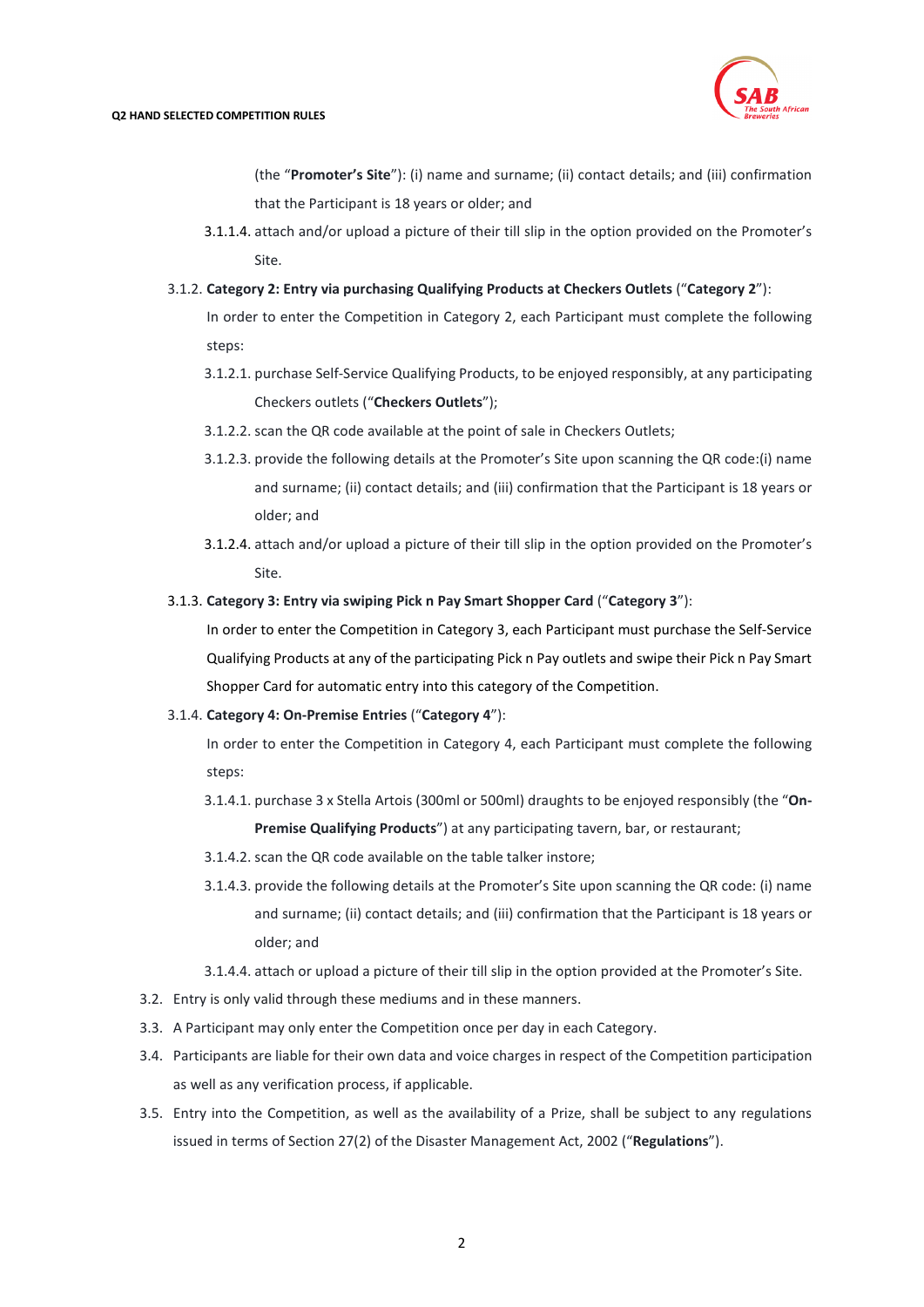

#### **4. Description of Prizes**

- 4.1. The prizes available to be won in this Competition include one or both of the following, (together the "**Prizes**"):
	- 4.1.1. a limited-edition Stella Artois branded chalice to the value of approximately R40.00 (the "**Instant Prize(s)**"); and/or
	- 4.1.2. subject to the conditions of Competition Rule [4.4](#page-2-0) below, an at home dining experience hosted by the Promoter at the home of the winners in respect of which the Promoter will provide, for a maximum of 8 people including a winner, the following: (i) a chef; (ii) the food; (iii) cutlery and glassware; (iv) table décor; and (v) 4 x Stella Artois 330ml non-returnable bottles per person (subject to stock availability), with a total value of approximately R10,000.00 (the "**Main Prize**").
- <span id="page-2-0"></span>4.2. The number of Prizes available to be won in each entry category is as follows:
	- 4.2.1. Category 1: 1 x Main Prize;
	- 4.2.2. Category 2: 1 x Main Prize and 1000 x Instant Prizes;
	- 4.2.3. Category 3: 1 x Main Prize and 1000 x Instant Prizes; and
	- 4.2.4. Category 4: 3 x Main Prizes and 500 x Instant Prizes.
- 4.3. Instant Prizes: If a Participant wins an Instant Prize then he/she shall collect his/her Instant Prize immediately instore. The Promoter does not guarantee in-store stock availability of an Instant Prize, which shall at all times be subject to in-store stock availability at the relevant participating retailer or outlet, it being recorded that the Promoter shall not in any manner whatsoever be liable should the available stock be depleted prior to a winner being able to collect his/her Instant Prize, and the Promoter shall not be liable to provide a prize (or prizes) or a good (or goods) in substitution for an Instant Prize which is not available due to stock being depleted.
- 4.4. Main Prize: The Main Prizes will be delivered by the Promoter or its nominated agent to the home of a winner for the winner and their seven guests. The dining experience items to be provided by the Promoter, or its nominated agent, for the delivery of the dining experience will remain the property of the Promoter, or its nominated agent, and will not be left behind at the home of a winner after the dining experience by the Promoter. Before receiving the Main Prize, a winner will be required to allow the Promoter, or its nominated agent, to perform a physical inspection of the winner's home for suitability to host the dining experience with due regard to size, area and the availability of appropriate facilities such as a stove, fridge, preparation counter area, a sink with running water and a dining room table. Should the home of a winner not be suitable to host the dining experience in the sole discretion of the Promoter, the Promoter reserves the right to provide a winner with one of the following alternative prizes at its sole discretion: (i) a dinner for eight delivered by the Promoter at a Spiritual Homes outlet of the Promoter of a value equivalent to the Main Prize; or (ii) a voucher for a dining experience of a value equivalent to the Main Prize (as "**Alternative Main Prize(s)**"). In such case, a winner and their guests will be responsible for their own costs of travelling in order to receive and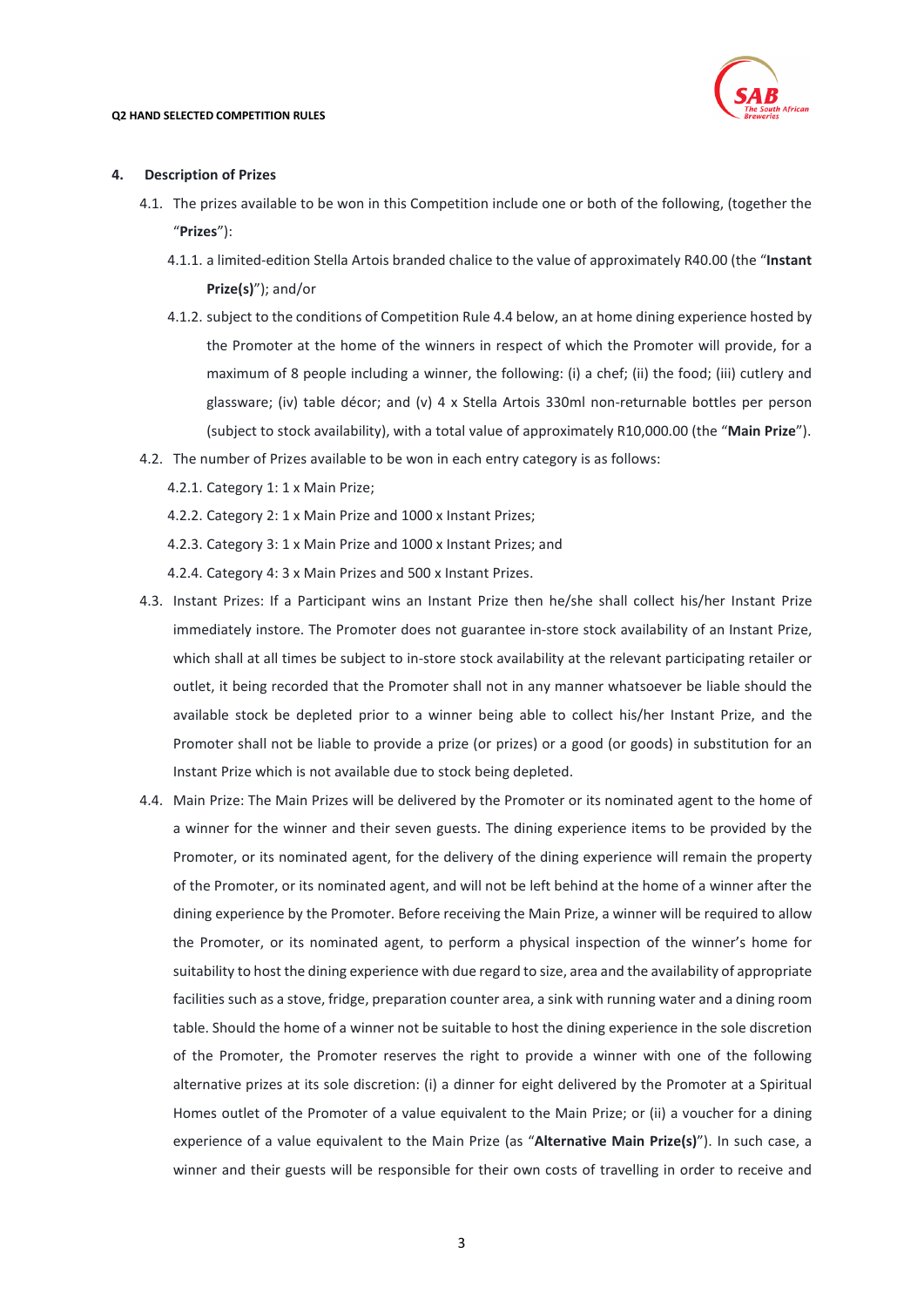

redeem an Alternative Main Prize. Each winner and their guests will be required to complete and sign an indemnity form to be provided by the Promoter in order to receive the Main Prize or an Alternative Prize.

4.5. A winner may not transfer a Prize, in whole or in part, to any other person or exchange a Prize for an alternate Prize or for its cash value. A winner may not substitute him/herself with any other person.

#### **5. Winner Verification**

- 5.1. A winner must be over the age of 18 (eighteen) years old and must comply with the Participant eligibility criteria set out in Competition Rule [1.1](#page-0-0) and the requirements in these Competition Rules, which may be verified by or on behalf of the Promoter. A winner may be asked to provide a copy of his/her identity document/passport/driver's license/proof of residential address/proof of purchase of Self Service Qualifying Products and/or On-Premise Qualifying Products in order to receive the Prizes. The Promoter reserves the right to conduct the validation and verification process via automated means and/or any other means that the Promoter may deem necessary, and by participating in the Competition, all Participants consent to the appropriate validation and verification measures that the Promoter may implement from time to time.
- 5.2. A Prize will only be awarded after successful verification of a winner. Failing successful verification of a winner, a substitute winner may be selected at the discretion of the Promoter.
- 5.3. The Promoter reserves the right to carry out audits in respect of a winner to verify his/her eligibility and/or the validity of a winner's entry. The Promoter may disqualify a winner if any fraud or cheating or related activity is suspected, including without limitation, through the manipulation of an entry or otherwise falsifying data. Should the Promoter or its agent determine that an entry or Participant is invalid or ineligible, the relevant Participant shall not be entitled to receive a Prize and will not be compensated in any way.

## **6. Prize Forfeiture**

- 6.1. A winner must communicate his/her full details to the Promoter or its agent as requested by the Promoter or its agent. Failure to do so may result in forfeiture of a Prize.
- 6.2. If a winner is unable to attend, receive or utilise (as applicable) a Prize then the entire Prize shall be forfeited. There will be no compensation, in any form, including, but not limited to monetary compensation and/or rescheduling, to any party, irrespective of the reason/s for the inability of that winner to attend, receive or utilise (as applicable) a Prize.
- 6.3. Time permitting and subject to the Promoter's approval, where a Prize is forfeited a substitute winner may be chosen in the same manner as an original winner was chosen.

#### **7. General**

7.1. All Participants must comply with the Regulations at all times, and any non-compliance with the Regulations will result in automatic disqualification. It shall be the sole responsibility of the Participants to observe and comply with any and all restrictions imposed by the Regulations from time to time.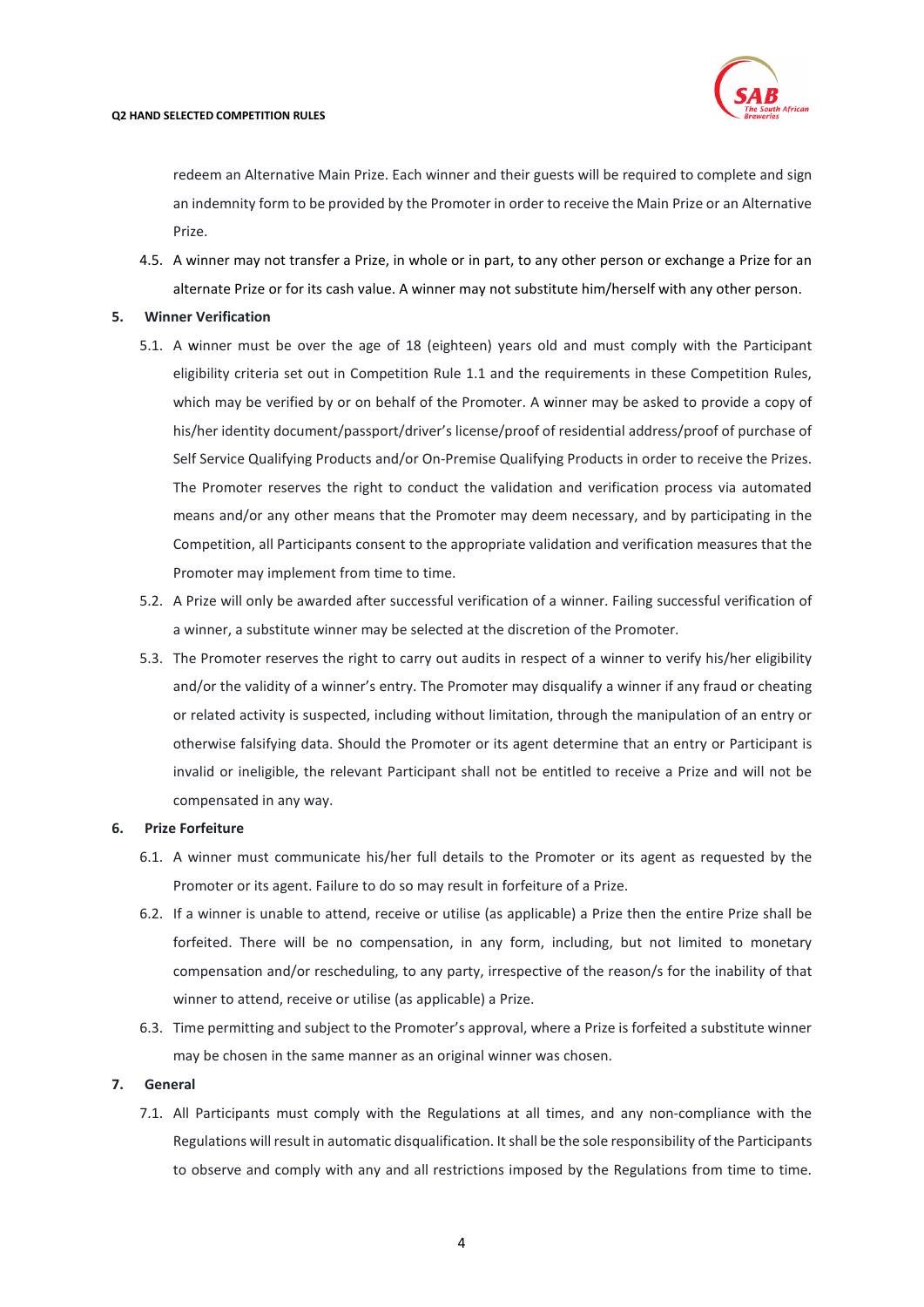

Each Participant indemnifies and hold harmless the Promoter, its associated companies, and the directors, officers, employees and agents of the Promoter and its associated companies, against any losses or damages arising from a breach of the provisions of the Regulations by such Participant, and the Promoter shall not in any manner whatsoever be liable for any transgressions by any Participant in this regard.

- 7.2. In the event of a dispute, the Promoter's decision is final and binding and no correspondence will be entered into.
- 7.3. The timelines stated by the Promoter or its agent must be adhered to. Failing adherence to any timeline, at any stage, may result in disqualification and forfeiture of a Prize in its entirety with no compensation to any party by the Promoter.
- <span id="page-4-0"></span>7.4. Each Participant, by participating in the Competition, acknowledges, agrees and expressly consents to:
	- 7.4.1. the Promotor processing the Participant's personal information, including in the form of names, telephone numbers, identity numbers and/or email addresses, during and after the course and scope of the Competition; and
	- 7.4.2. the Promotor transferring the winning Participant's personal information, including names, telephone numbers, identity numbers and/or email addresses, to the relevant third parties in order to make any required travel, delivery or other arrangements, as may be applicable, during the course and scope of the Competition for utilisation of a Prize,

which processing and transfer shall take place in accordance with the provisions of the Protection of Personal Information Act 14 of 2013 ("**POPIA**") and any other applicable law, and for the purpose of giving effect to the Competition.

- 7.5. With the exception of Competition Rule [7.4](#page-4-0) above, the Promoter will not share any personal information with any third party except where such disclosure is necessary to enable the Promoter to provide, deliver or in any other way give effect to these Competition Rules and/or a Prize, where such disclosure is permitted by law and/or where consent to sharing personal information is obtained from the relevant Participant by the Promoter. The Promoter will comply with the relevant data protection legislation, including POPIA.
- 7.6. A Participant may submit a request at<https://www.sab.co.za/content/data-subject-request-0> for the Promoter to:
	- 7.6.1. correct or delete personal information about the Participant in the Promoter's possession or under its control that is inaccurate, irrelevant, excessive, out of date, incomplete, misleading or obtained unlawfully; or
	- 7.6.2. destroy or delete a record of personal information about the Participant that the Promoter is no longer authorised to retain.
- 7.7. the Promoter may make media announcements containing, or otherwise publish, the names and/or photographs of a winner without remuneration being payable to a winner, provided that the Promoter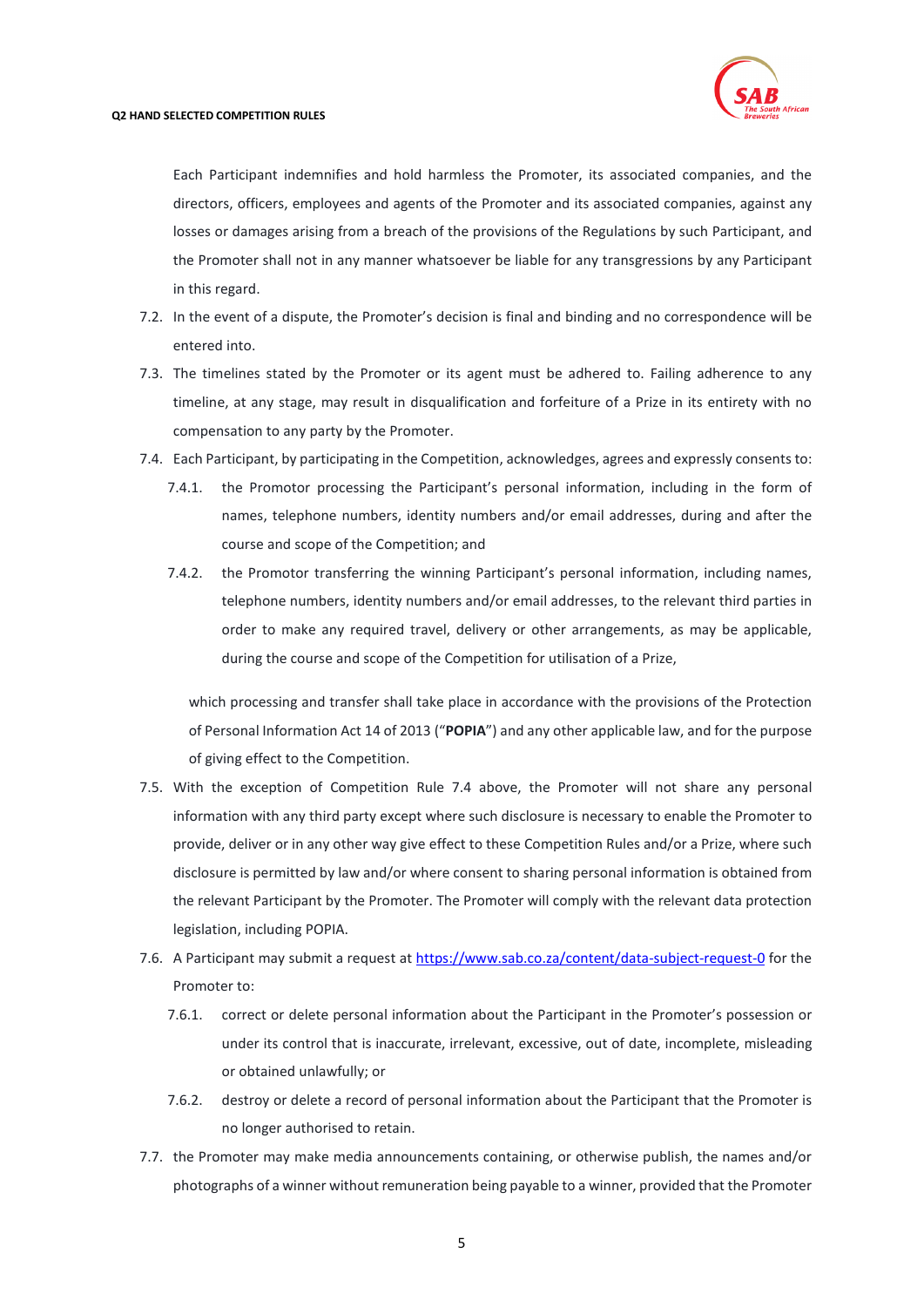

will not do so if a winner communicates in writing to the Promoter that he/she does not want his or her names or photographs to be contained in media announcements or otherwise published.

- 7.8. Should a Prize not be available despite the Promoter's reasonable endeavours to procure a Prize, the Promoter reserves the right to substitute a Prize with another of equal value as determined in the Promoter's sole discretion and subject to availability. No person will entitled to be compensated in any way in this instance by the Promoter.
- 7.9. The Promoter and the Co-Promoters will not be responsible for any costs, expenses or other liabilities incurred by a winner which are not expressly contemplated as part of a Prize.
- 7.10. These Competition Rules may be amended by the Promoter on public notice at any time during the Competition Period or thereafter. These Competition Rules will be interpreted by the Promoter only.
- 7.11. The Promoter reserves the right to alter, amend or cancel this Competition in whole or in part. Any alterations, amendments or cancelations will be interpreted by the Promoter only. In the event of an alteration, amendment and/or cancellation, the Promoter will not compensate any individual for any reason whatsoever.
- 7.12. **Each Participant indemnifies and holds harmless the Promoter, the Co-Promoters, their associated companies, and the directors, officers, employees and agents of the Promoter, the Co-Promoters and their associated companies, against any and all claims for any loss or damages, whether direct, indirect, consequential or otherwise, arising from any cause whatsoever connected to or arising out of his/her participation in any way in this Competition or his/her receipt, participation, ownership and/or use of a Prize. This indemnity is not intended to exclude any liability for any person which cannot be excluded under the Consumer Protection Act 68 of 2008.**
- 7.13. The Promoter shall not be responsible for any lost, damaged, corrupted, delayed, incorrect or incomplete entries for any reason whatsoever. Proof of sending an entry will not be accepted as proof of receipt of such entry. The Promoter shall not be responsible for the failure of any technical element relating to this Competition that may result in an entry not being successfully submitted. The Promoter is not responsible for lost, damaged or delayed entries as a result of any network, computer or cell phone hardware or software failure of any kind. No entry from an agent, third party, organized group or entry automatically generated by computer will be valid or accepted. An entry will only be valid and accepted if it complies with all entry instructions and requirements. Any form of network or systems manipulation, including but not limited to Botnets, Sim Farms, Trojans, SMS malware may not be used when entering the Competition.
- 7.14. By participating in the Competition, each Participant gives the Promoter consent to: (i) market its products and campaigns to the Participant; (ii) conduct market research using personal information of the Participant which may be shared with third parties to enable the Promoter to develop appropriate marketing strategies in respect of its customers; and (iii) use the personal information and other details provided by the Participant during the Competition entry process for the purposes of facilitation of the